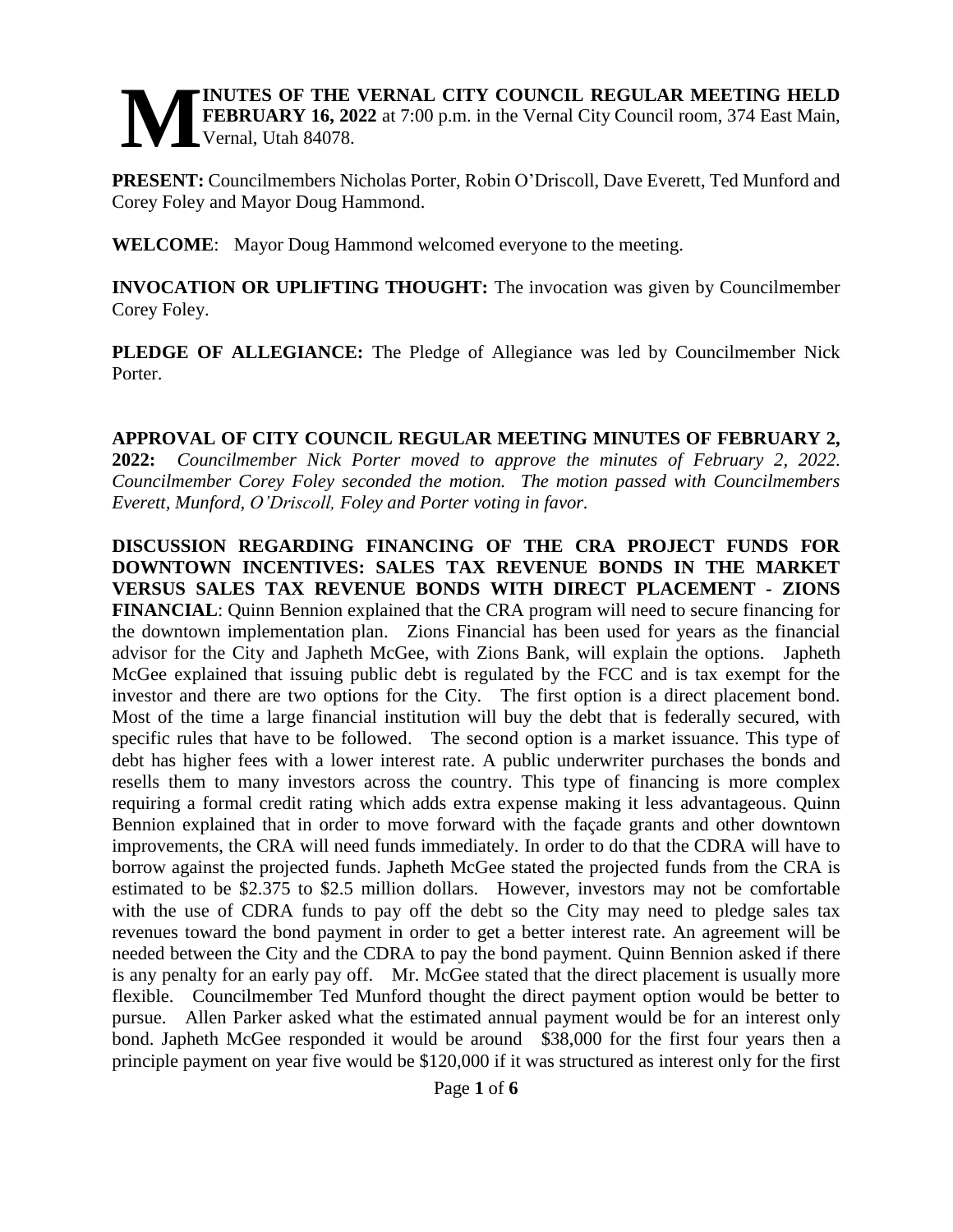few years. He noted that with interest rates set to go up, the direct placement would be easier to lock in a low rate. Quinn Bennion asked the Council if they had a preference on which option to explore. The consensus of the Council was to look at the direct placement option.

**PUBLIC HEARING: REQUEST TO AMEND THE VERNAL CITY MUNICIPAL CODE – MIXED USE AND COMMERCIAL ZONES, SECTIONS 16.45.080 AND 16.48.080 - SPECIAL PROVISIONS – HOUSEHOLD PETS – ORDINANCE NO. 2022-02**: Mayor Doug Hammond opened the public hearing to receive comments. Allen Parker explained that this ordinance amends two zones, the CC-1 central commercial zone and the MX mixed use zone. The proposal is to require residents in those zones to keep their pets indoors unless they are in a single family dwelling with a yard. These zones have commercial and recreational activities and does not address how to mitigate conflict between pet ownership and other activities that happen there. Councilmember Ted Munford acknowledged that some landlords in these areas may not allow pets. Allen Parker agreed, however if the housing is self-owned they may have a pet which is what is happening now. Councilmember Ted Munford noted that he did not want to cross the line of where government jurisdiction should and should not be. Quinn Bennion explained this issue came up because there is a kennel with a guard dog in the downtown area and the dog is there all day. Councilmember Corey Foley stated this ordinance is pretty broad. Quinn Bennion stated the residents can have a pet, just not a kennel outside where the animal lives permanently outside. Mayor Doug Hammond asked for public comments. There being no public comments, Mayor Hammond closed the public hearing. *Councilmember Corey Foley moved to approve Ordinance No. 2022-02. Councilmember Ted Munford seconded the motion. The motion passed with the following roll call vote:* 

**APPROVE PROPOSAL FOR EMERGENCY GENERATOR:** Wayne Smith, Vernal City facilities manager, reminded the Council that the generator has had a massive failure and needs to be replaced. The current model has a Cummins motor so that vendor was contacted for a quote as well as other vendors and the State contracts. Wheeler Machinery came in with the lowest cost, however, there is a shortage and it will take up to 44 weeks if it is ordered quickly. Normally because of the cost this type of purchase requires a sealed bid. Councilmember Ted Munford asked if there is a warranty. Wayne Smith answered it will have one for a year. Councilmember Robin O'Driscoll stated that with the cost being \$10,000 less than the State contract the generator should be purchased quickly before the cost goes up. Quinn Bennion stated that ARPA funds have been approved up to \$70,000 for the generator. Carl Morton noted that since there is a State contract price this purchase is within the purchasing policy guidelines. *Councilmember Corey Foley moved to approve the purchase of the generator from*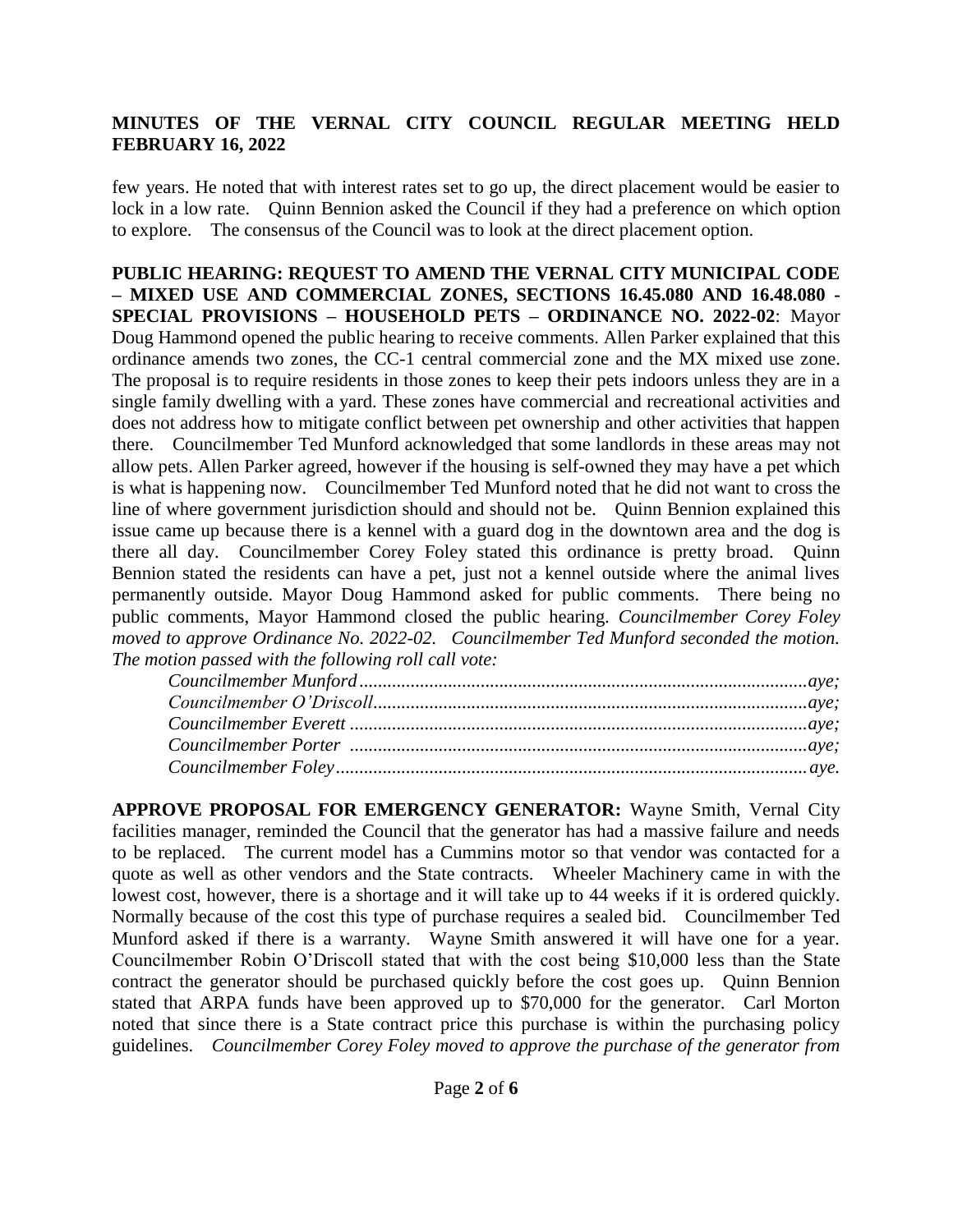*Wheeler Machinery in the amount of \$65,024.09, or up to \$70,000 to get it delivered to Vernal City. Councilmember Nick Porter seconded the motion. The motion passed with the following roll call vote*:

**CONSIDER APPROVAL OF AN INTERLOCAL AGREEMENT WITH VERNAL CITY COMMUNITY DEVELOPMENT REVITALIZATION AGENCY FOR PARTICIPATION IN THE DOWNTOWN COMMUNITY REINVESTMENT AREA RESOLUTION NO. 2022-02:** Quinn Bennion explained that this Interlocal agreement is between the City and the Community Development and Renewal agency for the downtown Community Reinvestment area. The agreement is to allow the increased tax increment for any development in the downtown area to go to the CDRA for the next twenty years up to the total amount of \$227,000. Each of the six taxing entities will review and hopefully approve the same agreement. The School District requested the amounts be front-loaded at 90/10 for the first five years, then 75/25 and finally 50/50 for the last five years with a cap for each entity. *After further discussion, Councilmember Dave Everett moved to approve Resolution No. 2022-02, approving the Interlocal Agreement with the CDRA. Councilmember Nick Porter seconded the motion. The motion passed with the following roll call vote:* 

**REVIEW OF DOWNTOWN FACADE GRANT PROGRAM:** Quinn Bennion presented a draft of the downtown grant program for businesses to fix up the exterior of their buildings. The City received a rural economic development grant in the amount of \$175,000 for this program that has to be spent by July  $1<sup>st</sup>$  so the City will have to work quickly to release those funds. He asked the Council to review the program guidelines and give feedback. Only downtown existing commercial properties are eligible within the CRA boundaries. New construction is not eligible unless the City determines they will help with any upgrades. Councilmember Corey Foley asked for an example of an upgrade. Quinn Bennion stated the structure is planned to have aluminum siding and they upgrade to brick. This grant will pay up to 40% of the additional cost. There is a cap of \$100,000. Allen Parker stated it is at the discretion of the City how the funds are awarded after evaluating each project based on how well it complies with the intention and goals of the downtown plan. Councilmember Corey Foley clarified the property owners are reimbursed. Quinn Bennion stated the program could do a 50% payment until the improvements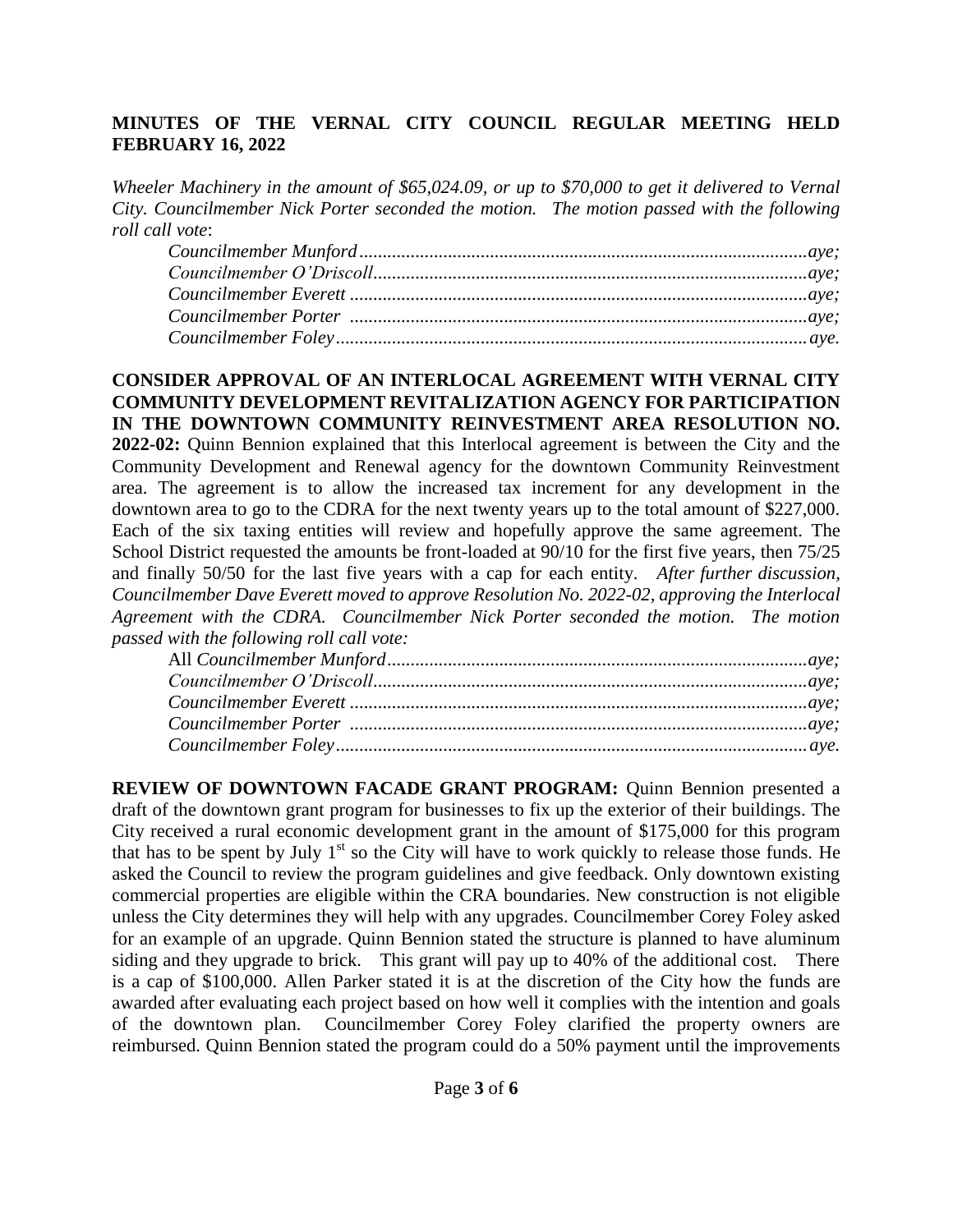are complete. Councilmember Corey Foley stated that may need to be an option to spend the funds quickly as some items will take a while to be delivered or installed. Councilmember Dave Everett stated they can be reimbursed upon payment of raw materials. Councilmember Ted Munford asked if there were any projects waiting for this program to be completed before they move forward. Quinn Bennion stated there are two waiting for it. He stated that an expected heavy use will be for new windows that does have a long waiting time. However, if a project is approved and not started within 18 months the grant funds can be forfeited after the first \$175,000 is spent. Requirements to qualify include no code violations, be current on property taxes and have a business license unless it is new construction. If the application is from a tenant, they will need to verify the taxes are paid. Councilmember Ted Munford stated the improvements will stay with the property. Councilmember Corey Foley agreed unless it is a sign. There was some discussion regarding more than one grant awarded to the same applicant. The consensus of the Council was to allow more than one grant with an eighteen month space between applications. Carl Morton asked if the payment can be made directly to the vendor. Quinn Bennion stated the danger is knowing it is a legitimate contractor. Quinn referred the Council to eligible improvements and asked if they wanted to include paint and murals. There was some discussion on whether murals will last very long, is it considered advertising, and what designs are allowed. Carl Morton suggested only 20% be awarded for murals instead of 40%. After further discussion, the Council agreed to include paint as long as it is part of a larger project and not include murals. Councilmember Ted Munford stated that repairs to parking lots would be a major expense. Councilmember Nick Porter noted that the appearance of parking goes a long way toward the feel of downtown. Councilmember Foley agreed. The consensus of the Council was to include parking lot improvements including seal coating and exclude striping. Other improvement items discussed were parking lot lighting, permanent landscaping and siding. Quinn Bennion asked the Council to consider the addition of grease traps for restaurants even though it is not part of the façade. Councilmember Dave Everett stated that would be a positive improvement and a costly expense. The Council suggested that item be a separate program up to \$2500. Councilmember Ted Munford stated he did not like the idea of a wall sign that could end up being a painted piece of plywood. Quinn Bennion stated there will be a three member committee that will evaluate the applications with City Council serving as the appeal board. The Council agreed this program should be evaluated on a case-by-case basis, increase the tax base and be pleasing and appropriate for the area.

**REQUEST APPROVAL OF CITY'S WATER CONSERVATION PLAN**: Allen Parker reported that the water conservation plan needs to be updated every few years and meet any changes made on the State level. The major change this year is water conservation. The State would like to see a progressive rate structure so it is more expensive to use more water. However, in Vernal the growth rate is only 1.1%. Councilmember Ted Munford stated he would rather see more education than a rate hike. Allen Parker stated there may be some legislative changes coming. Quinn Bennion agreed there is a lot of discussion on landscaping although in the Uintah Basin 90% of water use is agriculture so there has to be a balance.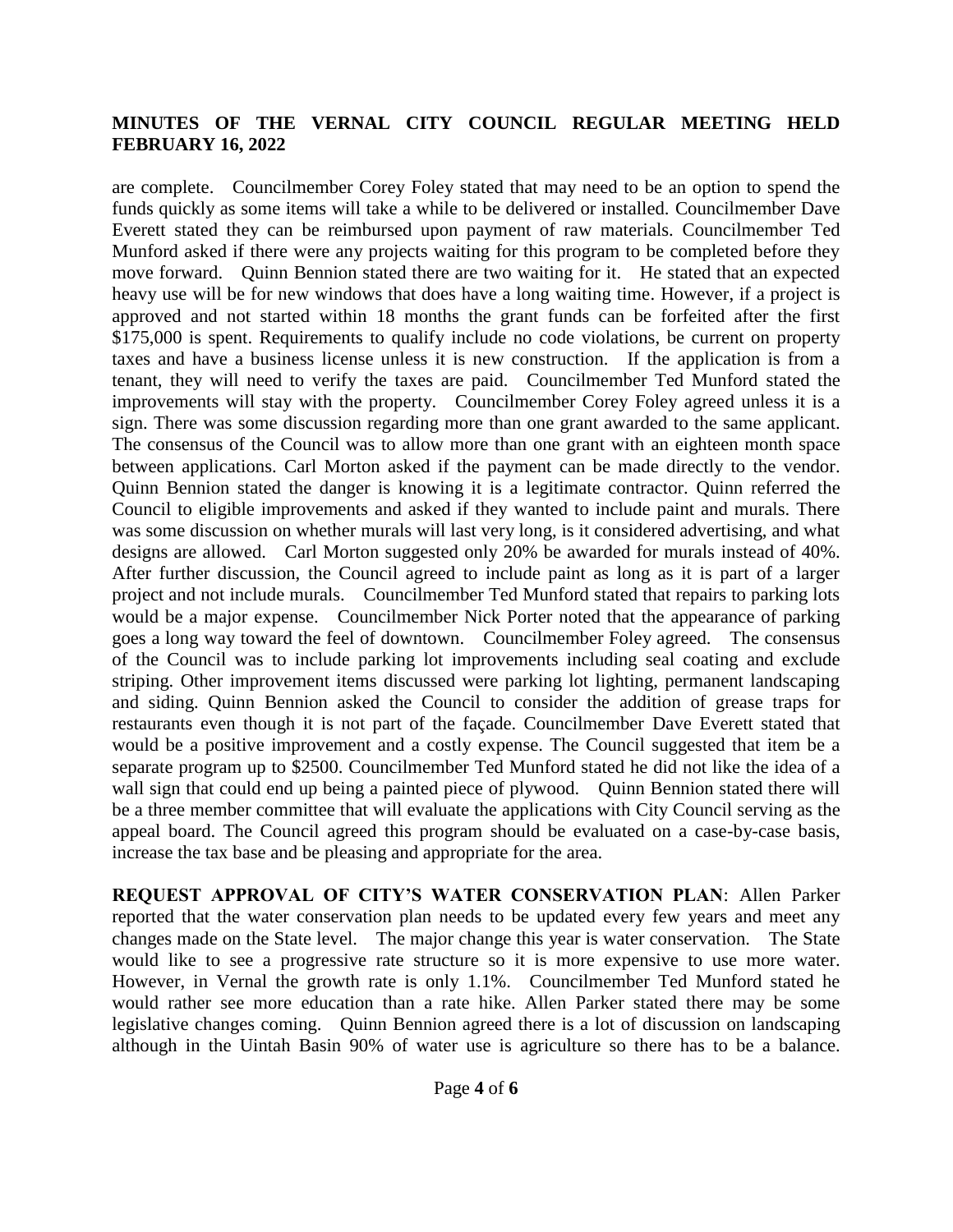Councilmember Nick Porter stated the most effective way to encourage conservation is financial and possibly there could be more tiers for the water rates. Councilmember Ted Munford agreed, however it will also target certain businesses. Councilmember Foley stated education is important so people understand their lawn can stay green if they invest in fertilizer not just water. After further discussion, *Councilmember Dave Everett moved to approve the water conservation plan. Councilmember Robin O'Driscoll seconded the motion. The motion passed with the following roll call vote:* 

**REQUEST TO DECLARE SURPLUS PROPERTY - FILE CABINETS FROM FINANCE AND ADMINISTRATION**: Carl Morton explained that there are 23 file cabinets that are empty and are taking up space that were moved from the old City Hall even though this building had all new file systems. Councilmember Corey Foley asked if the Innovation Hub may be able to use some of them. Quinn Bennion stated he would verify no other departments can utilize them before disposal. *Councilmember Ted Munford moved to declare the file cabinets as surplus property. Councilmember Nick Porter seconded the motion. The motion passed with the following roll call vote:* 

### **STAFF REPORTS**

Utah League of Cities and Towns:

Quinn Bennion reported that the ULCT spring conference is scheduled for April in St. George and to let the staff know if they want to attend.

**CLOSED SESSION**: *Councilmember Nick Porter moved to convene into closed session to hold a strategy sessions to discuss the purchase, exchange, or lease of real property, including any form of a water right or water shares and reconvene into open session once the discussion is completed. Councilmember Ted Munford seconded the motion. The motion passed with the following roll call vote:*